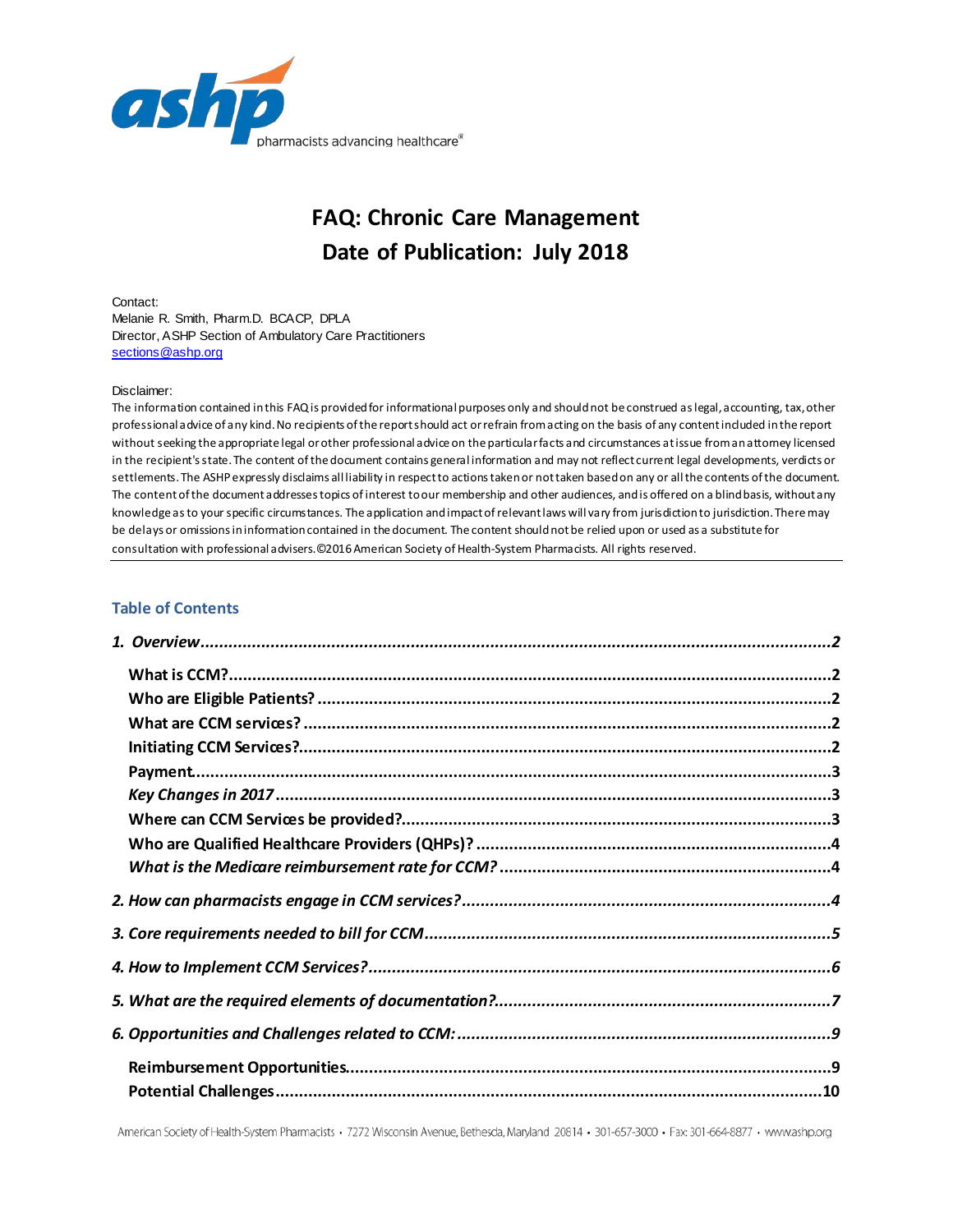

<span id="page-1-0"></span>

## **1. Overview**

#### <span id="page-1-1"></span>**What is CCM?**

**Chronic Care Management (CCM)** is defined as the non-visit-based payment for chronic care management services per month provided to Medicare Fee-For-Service Part B recipients who have multiple significant chronic conditionsthat are expected to last at least 12 months, or until the death of the patient.

#### <span id="page-1-2"></span>**Who are Eligible Patients?**

Medicare beneficiaries who reside in the community setting with two or more chronic conditions that place the patient at significant risk of death, acute exacerbation/decompensation, or functional decline are eligible for the CCM service. Medicare beneficiaries residing in long-term care facilities or skilled nursing facilities are not eligible for CCM services.

(Medicare does not have an explicit list of conditions that qualify, however, some examples of chronic conditions are highlighted by CMS in Section 4: How to implement CCM Services).

#### <span id="page-1-3"></span>**What are CCM services?**

CCM services include interactions with patients by telephone or secure email to review medical records and test results or provide self-management education and support that precludes medication management. CCM services also include interactions with the patients' other healthcare providers to exchange health information, as well as management of care transitions and coordination of home- and community-based services (see section 3D). CCM requires that patients have 24/7 access to physicians or qualified HCPs or clinical staff to address urgent needs.

#### <span id="page-1-4"></span>**Initiating CCM Services?**

For new patients or patients not seen within a year prior to the start of CCM services, CCM must be initiated by a qualified provider during a "comprehensive" Evaluation/Management (E/M) office visit, Annual Wellness Visit (AWV) or Initial Preventive Physical Exam (IPPE). This initial f*ace-to-face* visit is not part of the CCM service and can be billed separately. The provider must discuss CCM with the patient at this visit and explain the cost to the beneficiary (Part B deductible, 20% copay, and monthly cost-sharing if applicable) and obtain verbal or written consent of the patient. Established patients seen within the past year can have CCM initiated without the need for a separate in-office visit.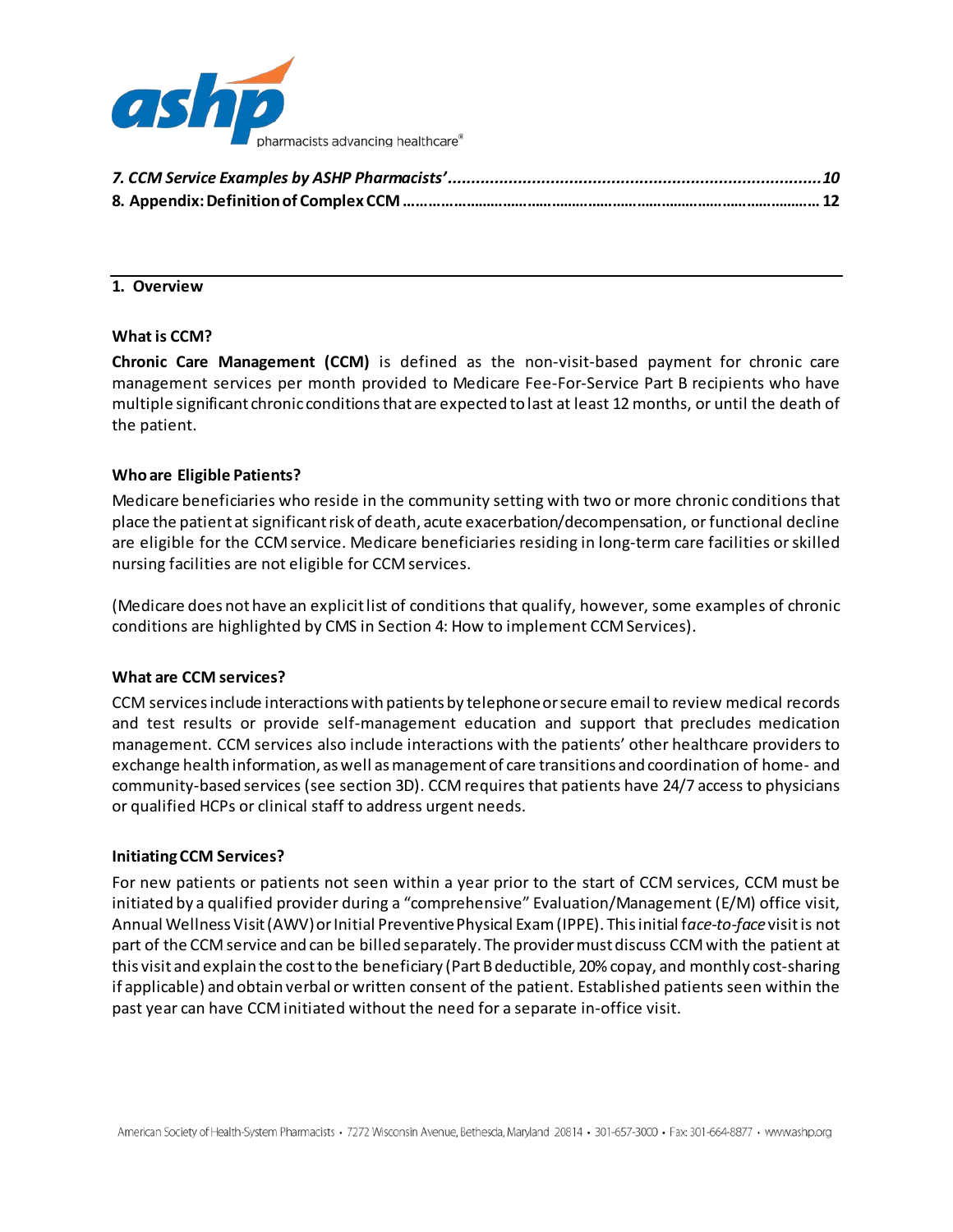

## <span id="page-2-0"></span>**Payment**

Center for Medicare and Medicaid Services (CMS) began covering for non-face-to-face CCM services starting in 2015 under a single CPT code 99490 (for at least 20 minutes of allotted time for non-face-toface care management services in a given month).

## <span id="page-2-1"></span>*Key Changes in 2017*

● CMS added additional coverage for *complex* CCM (60 minutes or more) using CPT 99487 which takes into account time spent and complexity of patient care. In addition, CMS will pay for a CCM add-on CPT 99489, with *complex* CCM (CPT 99487), for each 30-minute increment that goes beyond the initial 60 minutes of non-face-to-face care management services in a given month. Neither CPT 99487 nor CPT 99489 may be billed in the same month as CPT 99490.

| <b>CPT</b> code | <b>Minimum Time Required Per Month</b>                             |
|-----------------|--------------------------------------------------------------------|
| 99490           | 20 minutes                                                         |
| 99487           | 60 minutes                                                         |
| 99489           | After 60 minutes (using CPT 99487), for each additional 30 minutes |

- CMS will now reimburse for care plan development under a new code, G0506 only if the time and effort involved in care plan development is beyond the usual time and effort. This add-on code is to be listed separately in addition to the CCM-initiating visit and billed separately from monthly care management services. There is no specific time allotment associated with G0506. (Note: RHCs and FQHCs cannot bill for G0506.)
- Prior to 2017, the CCM beneficiary had to provide a written consent form. Now, a signed consent is no longer required as a condition of payment. Instead, a verbal consent is acceptable and the practitioner must document in the medical record that the required information was provided and that the beneficiary accepted the services.
- As of January 2018, FQHCs and RHCs are acceptable locations to bill for CCM services. However, these facilities will be paid the national average non-facility rate.

## <span id="page-2-2"></span>**Where can CCM Services be provided?**

Physicians' offices, Federally Qualified Health Centers (FQHCs), Rural Health Clinics (RHCs), and Critical Access Hospitals (CAHs).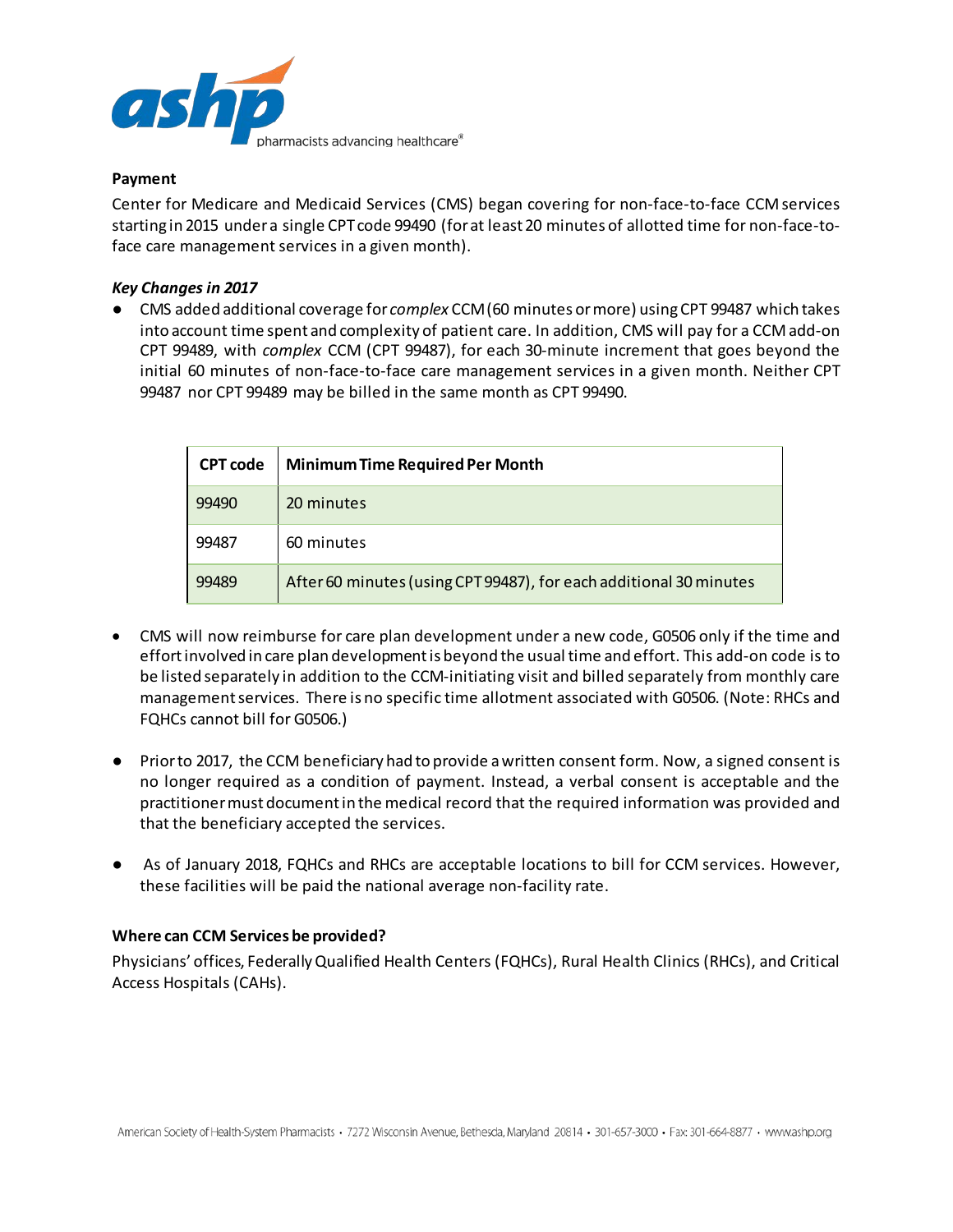

# <span id="page-3-0"></span>**Who are Qualified Healthcare Providers (QHPs)?**

The following healthcare professionals can bill for CCM services: Physicians, Nurse Practitioners, Physician Assistants, Clinical Nurse Specialists, and Certified Nurse Midwives. Only one practitioner per patient may be paid for CCM services for a given calendar month.

CCM services may also be furnished by clinical staff that meet [Medicare's "incident to" rules.](https://www.cms.gov/Outreach-and-Education/Medicare-Learning-Network-MLN/MLNMattersArticles/downloads/se0441.pdf) Licensed clinical staff include the following: clinical pharmacists, RN, LSCSW, LPN, MAs or CMAs. The time spent by clinical staff members furnishing CCM services directed by a QHP counts towards the time thresholds. Non-clinical staff time cannot be counted.

## <span id="page-3-1"></span>*What is the Medicare reimbursement rate for CCM?*

Exact payment information can be found a[t CMS Physician Fee Schedule Look-up Tool](https://www.cms.gov/Medicare/Medicare-Fee-for-Service-Payment/PFSlookup/index.html) and is dependent upon geography and if the billing location is a facility or non-facility setting.

## *Exclusions:*

CCM CPT Code **CANNOT** be billed during the same service period as:

- Transitional Care Management (TCM) CPT 99495 and 99496.
- Home Healthcare Supervision HCPCS G0181
- Hospice Care Supervision HCPCS G9182
- Certain End-Stage Renal Disease services CPT 90951-90970
- Patient Monitoring Services CPT 99090, 99091

Be sure to regularly review the MAC\* regulations in your region as each MAC has the discretion to interpret the regulations and provide additional requirements.

\*Note:Medicare Administrative Contractors (MACs) are third parties which have responsibility for processing Medicare Part A and B and durable medical equipment claims for a specific geographic region. This entity administers the operational contract between Medicare and healthcare providers.

Resources and References:

- 1) [CMS CCM Payment FAQ](https://www.cms.gov/Medicare/Medicare-Fee-for-Service-Payment/PhysicianFeeSched/Downloads/Payment_for_CCM_Services_FAQ.pdf)
- 2) [Centers for Medicare and Medicaid Services, Medicare Learning Network. Chronic Care Management](https://www.cms.gov/outreach-and-education/medicare-learning-network-mln/mlnproducts/downloads/chroniccaremanagement.pdf) Services. [December 2016.](https://www.cms.gov/outreach-and-education/medicare-learning-network-mln/mlnproducts/downloads/chroniccaremanagement.pdf)
- 3) [Description on MAC](https://www.cms.gov/Medicare/Medicare-Contracting/Medicare-Administrative-Contractors/What-is-a-MAC.html)
- <span id="page-3-2"></span>4) [Chronic Care Management Services Changes for 2017](https://www.cms.gov/Outreach-and-Education/Medicare-Learning-Network-MLN/MLNProducts/Downloads/ChronicCareManagementServicesChanges2017.pdf)

## **2. How can pharmacists engage in CCM services?**

Under CMS guidelines, pharmacists are recognized as "clinical staff" who can provide CCM services within their scope of practice under general supervision of a QHP. The pharmacist can be directly employed, or under contract (independent contractor) or leased employment of the qualified billing healthcare professional that is providing CCM services. The QHP must be able to provide general supervision of CCM services provided by a pharmacist but is not required to be physically present or colocated (must be available by phone). Under CCM guidelines, a pharmacist cannot consent a patient, develop a comprehensive care plan, or bill for CCM services. As a member of the care team, a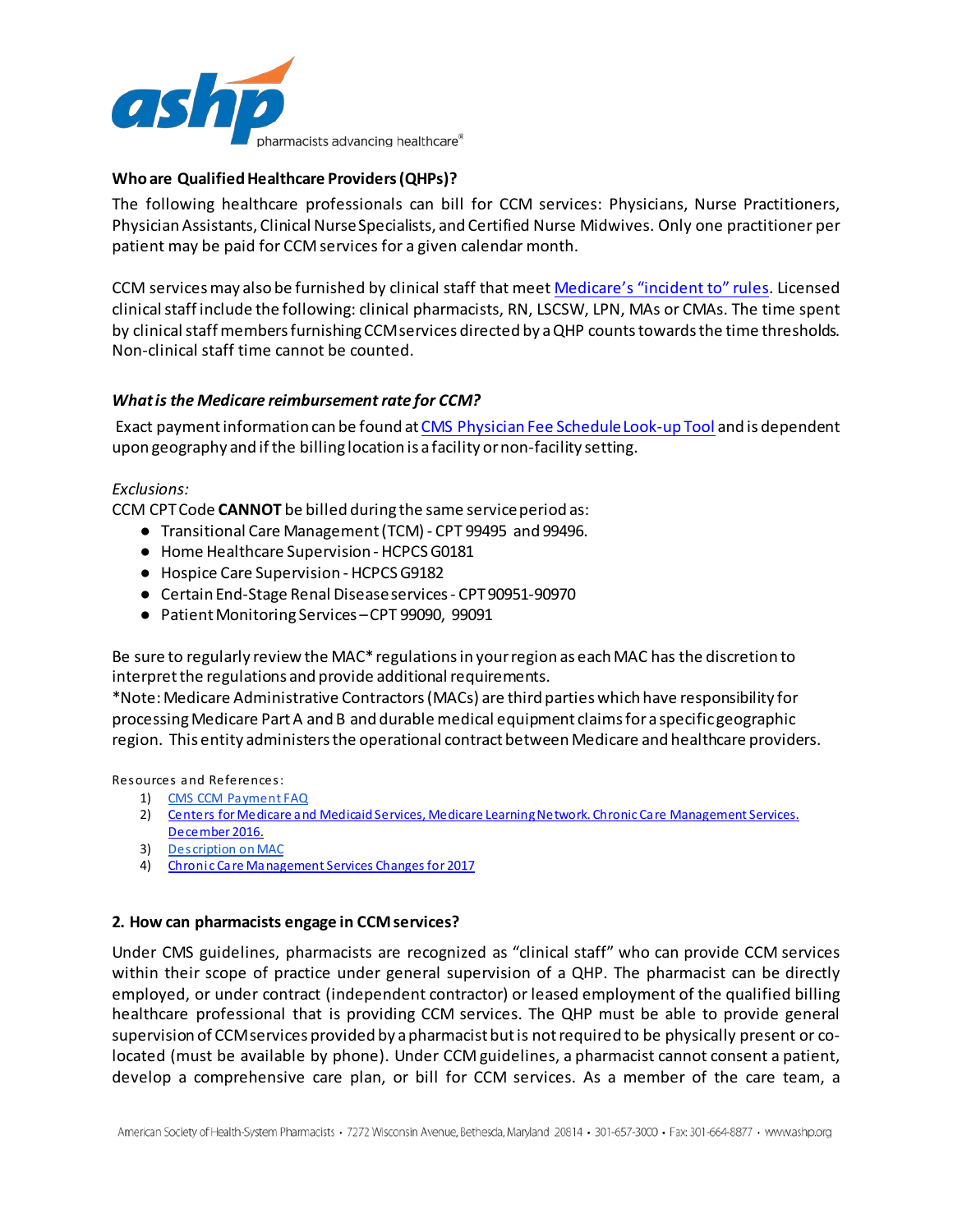

pharmacist may perform the following CCM services: collect structured data, maintain/inform updates for the care plan, manage care, provide a 24/7 access to care, document CCM services, and provide support services to facilitate CCM.

Resources and References:

- 1) [CMS Chronic Care Management.](https://www.cms.gov/Outreach-and-Education/Medicare-Learning-Network-MLN/MLNProducts/Downloads/ChronicCareManagementServicesChanges2017.pdf) Accessed February 7, 2018.
- 2) [Chronic Care Management Services Changes for 2017.](https://www.cms.gov/Outreach-and-Education/Medicare-Learning-Network-MLN/MLNProducts/Downloads/ChronicCareManagementServicesChanges2017.pdf)
- 3) [Chronic Care Management Services](https://www.cms.gov/Outreach-and-Education/Medicare-Learning-Network-MLN/MLNProducts/Downloads/ChronicCareManagement.pdf)
- <span id="page-4-0"></span>4) [Frequently Asked Questions about Physician Billing for Chronic Care Management Services.](https://www.cms.gov/Medicare/Medicare-Fee-for-Service-Payment/PhysicianFeeSched/Downloads/Payment_for_CCM_Services_FAQ.pdf)

# **3. Core requirements needed to bill for CCM**

- A. *Have the following five specified capabilities*:
	- 1. Utilize a CCM certifie[d Electronic Health Record \(EHR\) t](https://www.cms.gov/Regulations-and-Guidance/Legislation/%20EHRIncentivePrograms)o meet core technology capabilities (i.e. use a structured format to record demographics, problems, medications, medication allergies, and creation of a summary care record).
	- 2. Maintain an electronic care plan
	- 3. Ensure beneficiary 24-hour-a-day, 7-day-a-week access to care
	- 4. Facilitate transitions of care
	- 5. Coordinate care
- B. *Secure the eligible beneficiary's consent to CCM and discuss required information*:
	- Only one CCM provider can furnish and be paid for CCM services during a calendar month
	- Patient has the right to revoke consent to receive CCM from a specific provider and stop services at any-time (effective at the end of the calendar month).
	- Document that required information was reviewed and patient's consent or decline of CCM services is recorded in the EHR

C*. Provide a Comprehensive Care Plan:* CMS has identified the following as items typically included in a care plan (which may be implemented, revised, or monitored by pharmacist):

- Problem list; expected outcome and prognosis; measurable treatment goals
- Symptom management and planned interventions (including all recommended preventive care services)
- Planned interventions and identification of individuals responsible for each intervention
- Medication management (including list of current medications and allergies; reconciliation with review of adherence and potential interactions; oversight of patient self-management)
- Community/social services to be accessed
- Schedule for periodic reviews and revision of the care plan
- D. Types of *CCM service activities* that count towards the 20-minute time requirement:
	- Perform medication reconciliation, review medications, and help the beneficiary to manage their own medications.
	- Create a structured clinical summary of the beneficiary's demographics, health and medical information using a certified EHR.
	- Ensure that beneficiary receives all recommended preventive care services
	- Monitor the beneficiary's condition (physical, mental, social) and share plan as appropriate with other health-care professionals.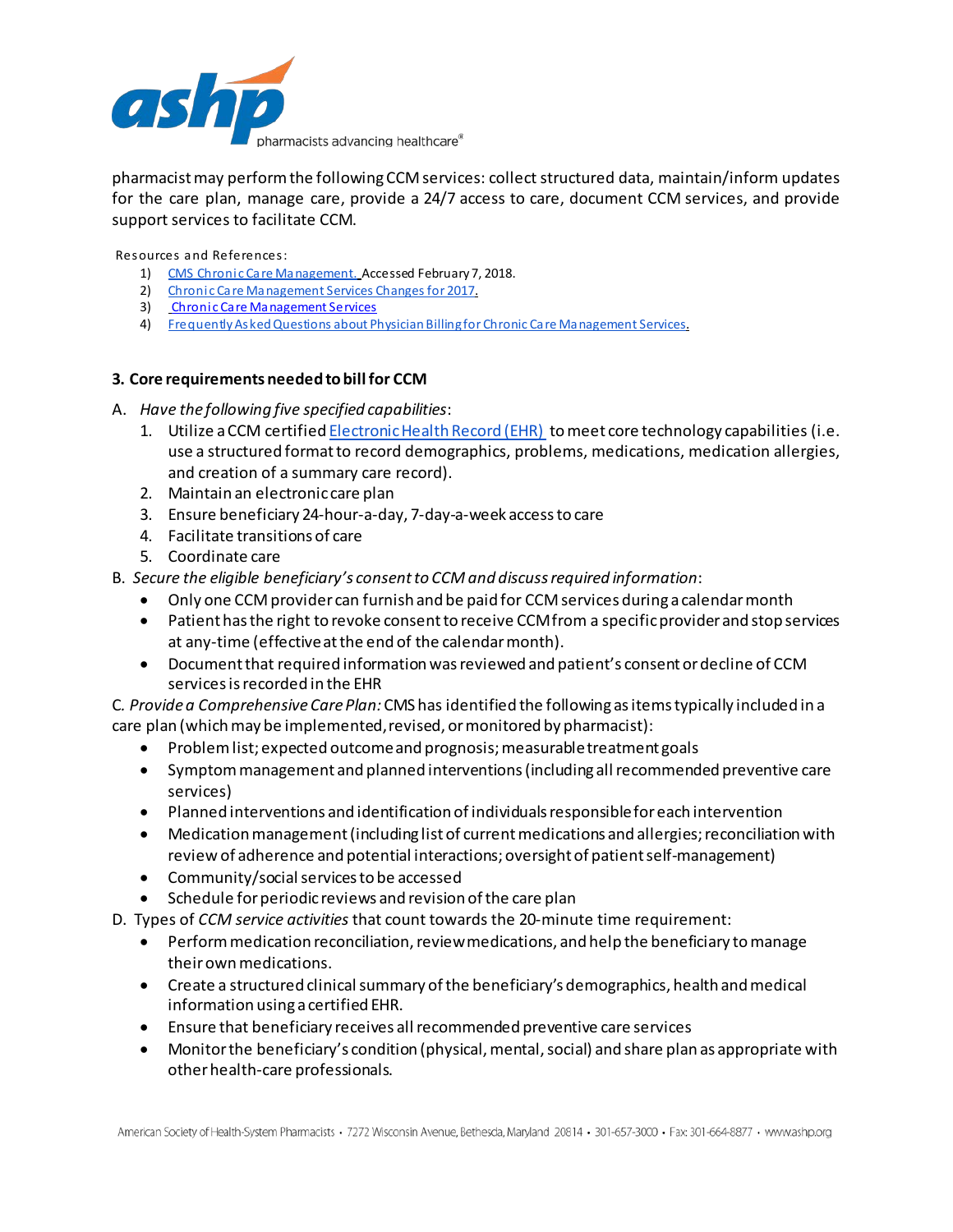

- Provide education and address opportunities for the patient/caregiver to communicate about the patient's care (by telephone, secure messaging, and/or secure electronic patient portal)
- Follow-up with beneficiary after Emergency Room visits, hospital discharges, or other health care facilities
- Coordinate transitions of care or with home and community based clinical service providers
- Ensure that complex CCM services (CPT 99487 and 99489) require and include medical decisionmaking of moderate to high complexity (by the CCM provider). (See Appendix for definition of Complex CCM). Pharmacists can assist in complex CCM services with CCM provider, but pharmacists cannot be the sole provider of these services.
- Provide the beneficiary with a written or electronic copy of the care plan and document that you provided the information in the beneficiary's electronic medical record.
- Documentation of patientinteractions.

Resources and References:

- 1) [CMS CCM Services Guide](https://www.cms.gov/Outreach-and-Education/Medicare-Learning-Network-MLN/MLNProducts/Downloads/ChronicCareManagement.pdf) 2016
- <span id="page-5-0"></span>2) American Osteopathic Association. Chronic Care Management FAQ

## **4. How to Implement CCM Services?**

- A. Meet Standards of *CCM Service Elements* (see above)
- B. Create Educational Materialsfor CCM Services:
	- Provide patient-specific handouts that highlights the benefits of CCM services and costs to the patient(recommend that CCM providers furnish handouts to eligible patients).
	- Provide in-service education to providers and staff on the benefits, required CCM information disclosure, patient consent of CCM services, and referral process
- C. Identify *CCM Eligible Patients*:(review Section 1 for eligible patients)
	- Examples of chronic conditions highlighted by CMS include, but are not limited to:

| Alzheimer's disease and<br>related dementia | Arthritis (osteoarthritis and<br>rheumatoid) | Asthma     |
|---------------------------------------------|----------------------------------------------|------------|
| Atrial fibrillation                         | Autism spectrum disorders                    | Cancer     |
| Cardiovascular disease                      | Chronic Obstructive Pulmonary Disease        | Depression |
| <b>Diabetes</b>                             | Hypertension                                 | HIV/AIDS   |

- D. *Collaborate with CCM Eligible Providers*(review section 1 for Qualified Healthcare Providers).
- *E. CCM Eligible Provider to Obtain Patient Consent with Patient:*  A Medicare Part B Provider must document that an annual wellness visit, initial preventive physical exam, or a comprehensive management and evaluation visit was furnished prior to initiating CCM services(see section 1– Initiating CCM Services). These visits are important to review required CCM information and obtain consent (written or verbal) from the patient to enroll in CCM services and document consent within EHR. Additionally, documentation is required if the patient declines CCM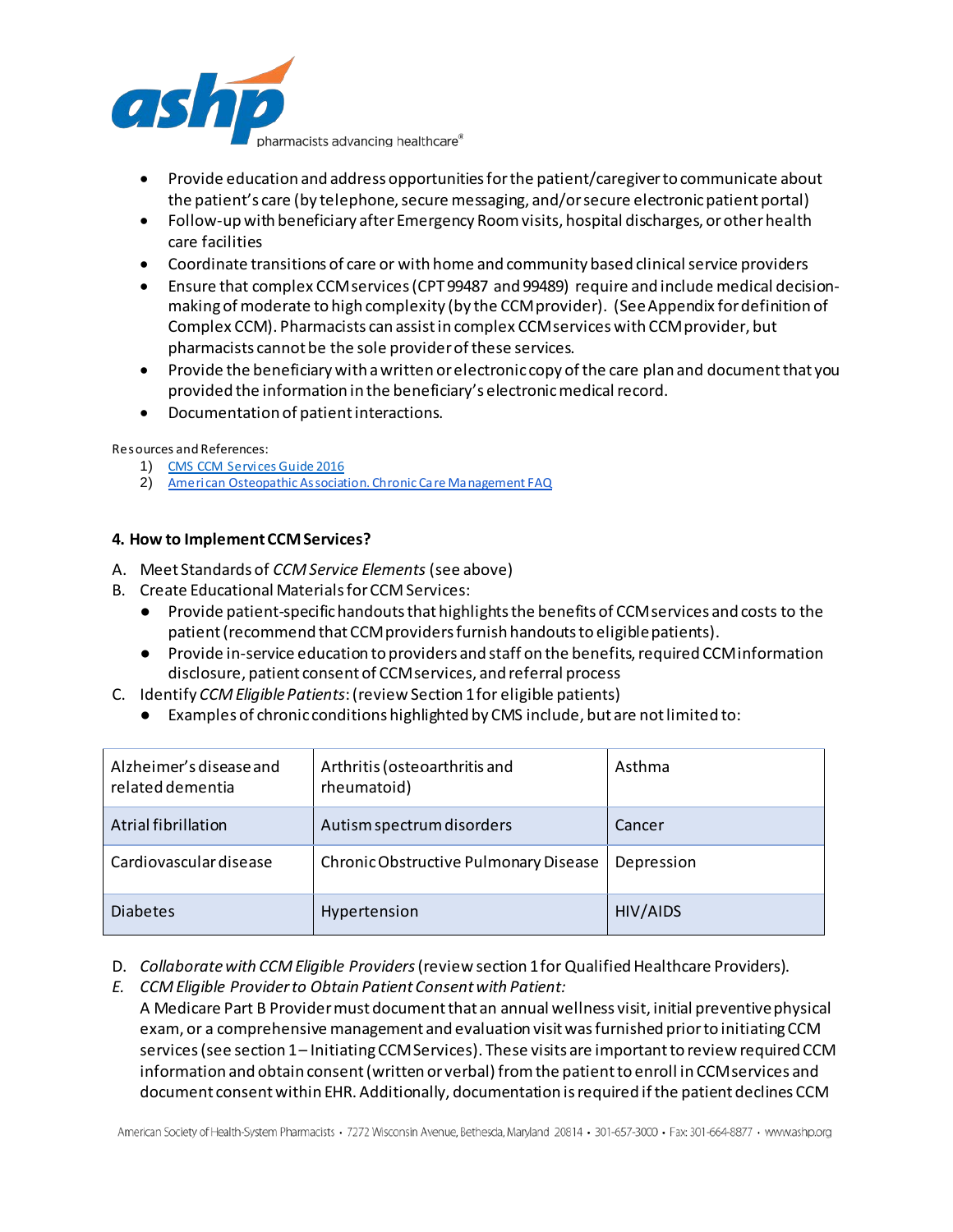

services or indicates that he or she is participating in CCM services elsewhere. Once enrolled, pharmacist may provide non-face-to-face telephonic or other support CCM servicesin which patient contact is not directly made (such as refills, prior authorization, coordination of care, etc).

- *F. Partner with Other Clinical Staff Already Providing CCM Services* Often there are others care team members in an organization already engaged in providing CCM services. This often includes nurse care management staff. Find out who else in the organization is already doing this work and what systems have already been developed. Many of the processes already in place may be utilized by pharmacists in providing CCM services with the need for little to no customization. Work together to develop processes that maximize the delivery of CCM services to the patient while minimizing duplication.
- *G. Establish a Referral Process for the CCM Eligible Provider:*
	- Leverage EHR
		- a. Electronic/telemedicine consult/referral to clinical pharmacist for CCM Services
		- b. Staff message referral to clinical pharmacist "pool" for CCM services
	- Documentation in EHR by CCM Eligible Provider followed by telephonic communication to notify pharmacist of referral for CCM Services

Note: It is important to collaborate with facility's informatics team to identify eligible CCM patients and then approach CCM Eligible Provider to increase patient volume

- H. Ensure *documentation in EHR is appropriate for level of care and the time spent on encounter* (review Section 5 under documentation):A written or electronic copy of the care plan must be provided to the patient and/or caregiver.
- I. *Communication of plan to CCM furnishing provider*:
	- Route clinical documentation (within EHR), fax, or secure message CCM referring provider (to meet general supervision requirement)

#### Resources and References:

- 1) American College of Physicians. Chronic Care Management Toolkit: What Practices Need to Do to Implement and Bill CCM Codes. 2015.
- 2) [American Osteopathic Association. Chronic Care Management FAQ](https://www.osteopathic.org/inside-aoa/development/practice-mgt/Pages/chronic-care-management-faq.aspx)
- 3) [Noridian Healthcare Solutions. Evaluation and Management Questions and Answers](https://med.noridianmedicare.com/web/jeb/education/event-materials/em-qa)
- 4) [CMS CCM Services Guide](https://www.cms.gov/Outreach-and-Education/Medicare-Learning-Network-MLN/MLNProducts/Downloads/ChronicCareManagement.pdf)
- 5) [Pharmacy Times CCM: The New Player](http://www.pharmacytimes.com/contributor/shelby-leheny-pharmd-candidate-2017/2017/05/chronic-care-management-ccm-the-new-player)
- 6) [NASPA CCM](https://naspa.us/resource/chronic-care-management/)
- 7) [CMS CCM ToolKit](https://www.cms.gov/About-CMS/Agency-Information/OMH/Downloads/connected-partnertoolkit.pdf)
- 8) [West Healthcare Step-by-Step Guide To Implementing CCM for CPT 99490](https://www.west.com/wp-content/uploads/2016/04/West-Guide-to-Implementing-CCM-for-99490.pdf)
- <span id="page-6-0"></span>9) [Virginia Pharmacists Association Guide to CCM Services](https://virginiapharmacists.org/wp-content/uploads/2017/08/FINAL-CCM-VPhA-slides-finalcw.pdf)

## **5. What are the required elements of documentation?**

• Documentation of the discussion with the patient that explains and offers the CCM service, with notation of the patient's consent to accept or refusal of the service, is required. One must also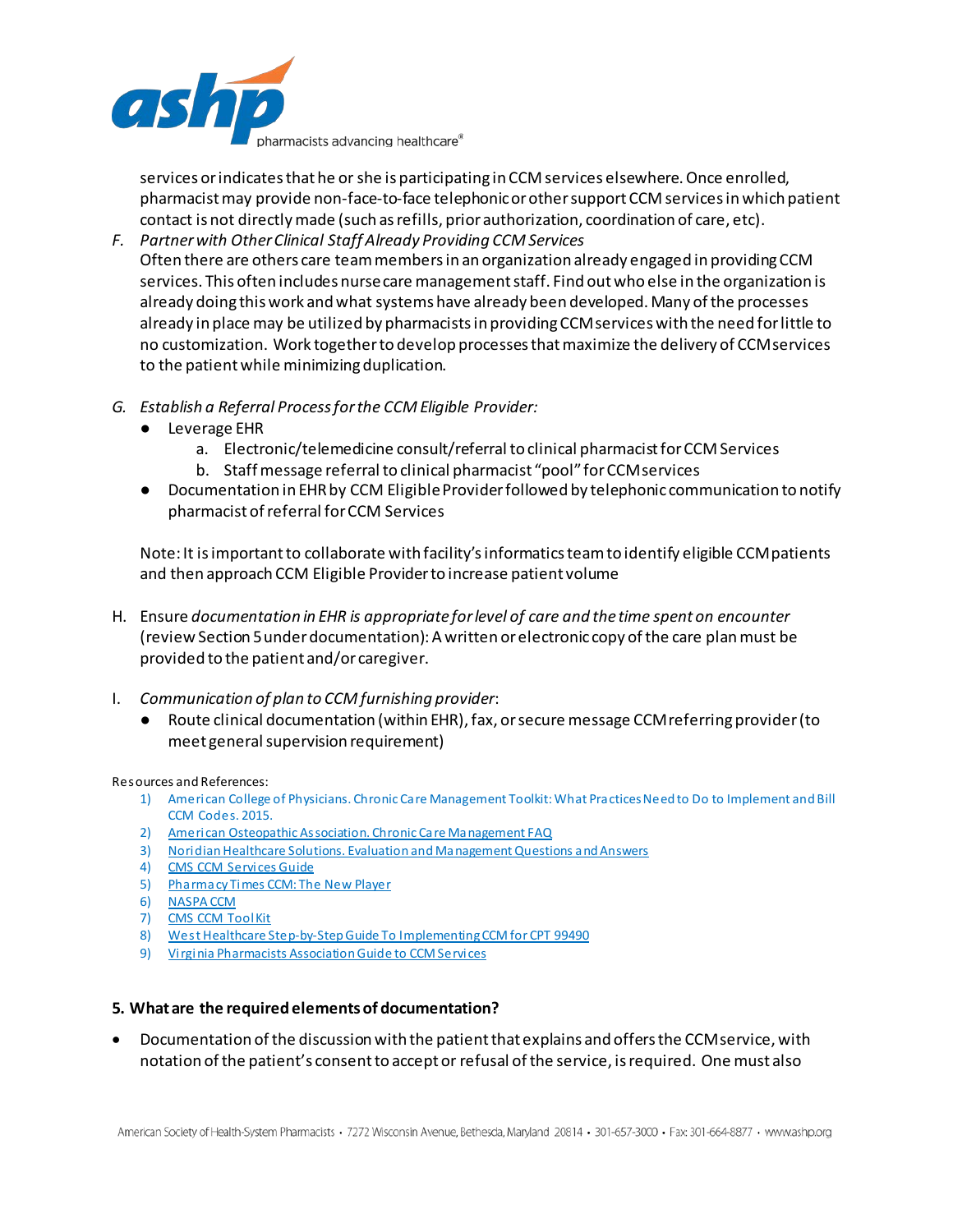

include authorization for the electronic communication of medical information with other treating providers.

- For CMS auditing purposes, we strongly recommend documentation of time spent within the EHR. Note: The monthly clinical staff time requirement can include professional communication regarding the patient's care coordination between healthcare providers (electronic or telephonic) who are providing care for the patient.
- *Structured recording of patient health is required* using certified EHR technology to record the patient's demographics, problems, medications, medication allergies, and creating structured clinical summary records.

EHR requirements: For some elements of CCM (i.e. structured recording of patient health and documentation of provision of care plan to patient), CMS requires the use of a version of certified EHR that is acceptable under the EHR Incentive Programs as of December 31st of the calendar year preceding each Medicare PFS payment year (referred to as "CCM certified technology"). For more information, visit th[e CMS website](http://www.cms.gov/Regulations-and-Guidance/Legislation/EHRIncentivePrograms).

For other elements of CCM services (such as the clinical summaries), CMS does not require the use of certified EHR technology at this time, allowing for broader electronic capabilities.

- The "Comprehensive Care Plan" is a "person-centered, electronic care plan based on a physical, mental, cognitive, psychosocial, functional, and environmental (re)assessment, and an inventory of resources." A copy of the care plan must be provided to the patient/caregiver. Additionally, it should be readily accessible and available to other providers involved in the care of the patient.
- Documentation of the provision of a care plan to the patient and ensure the electronic availability of the care plan to anyone within the practice providing CCM. A comprehensive care plan includes, but is not limited to, the following elements:

| Problem list                         | Expected outcome and<br>prognosis                                                                                        | Measurable treatment goals                                                    |
|--------------------------------------|--------------------------------------------------------------------------------------------------------------------------|-------------------------------------------------------------------------------|
| Symptom management                   | Planned interventions and<br>identification of the individuals<br>responsible for each<br>intervention (i.e. pharmacist) | Medication management                                                         |
| Community/social<br>services ordered | Description of how services of<br>agencies outside the practice<br>will be directed/coordinated                          | Schedule for periodic review<br>and, when applicable,<br>revision of the plan |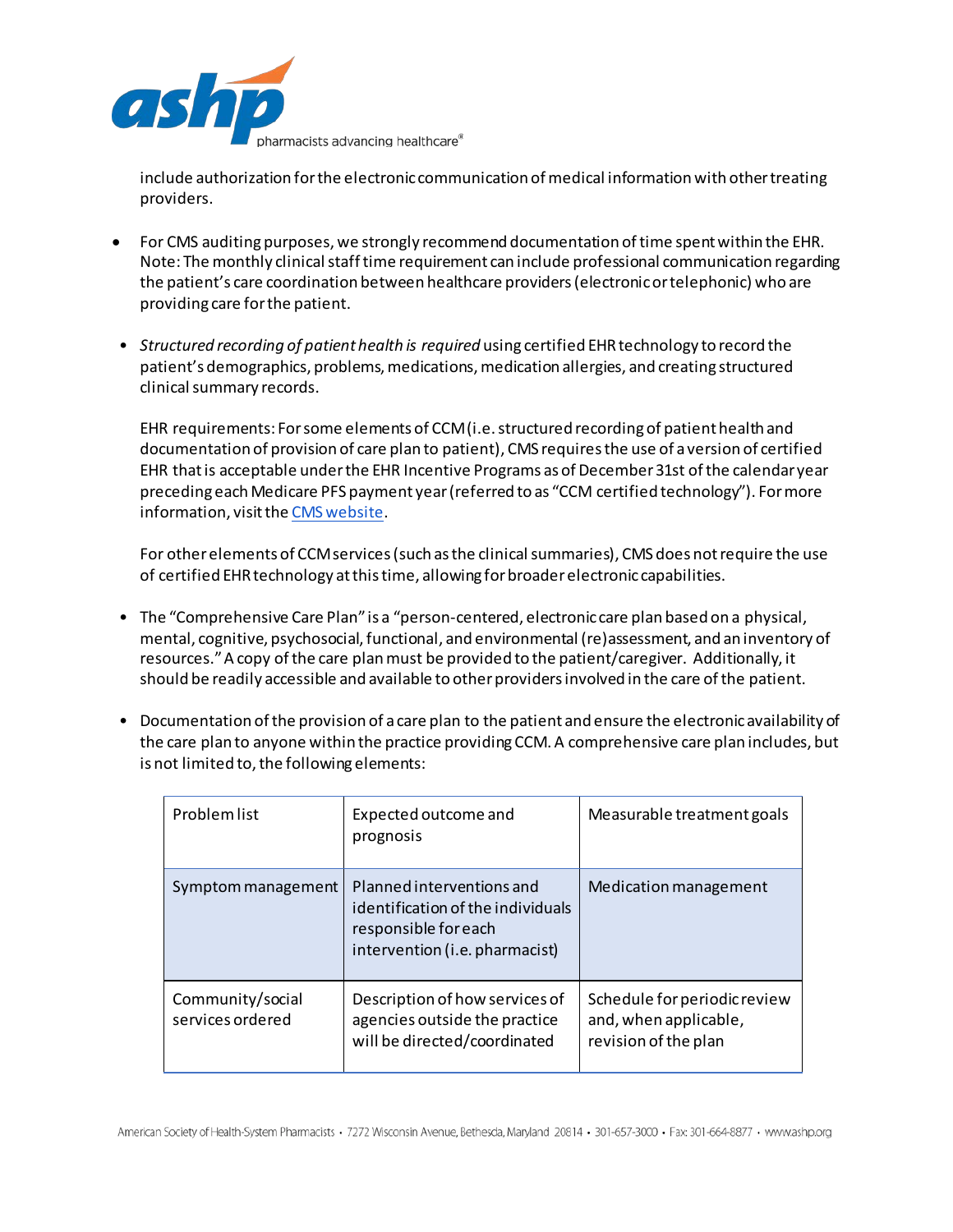

All communication to and from home and community-based providers regarding the patient's psychosocial needs and functional deficitsmust be documented in the medical record.

Resources and References:

- 1) [Institute for Healthcare Improvement \(IHI\) My Shared Care Plan](http://www.ihi.org/resources/Pages/Tools/MySharedCarePlan.aspx)
- 2) [CCM Services](https://www.cms.gov/Outreach-and-Education/MedicareLearning-NetworkMLN/MLNProducts/Downloads/ChronicCareManagement.pdf)
- 3) [PFS and OPPS Frequently Asked Questions on CCM](https://www.cms.gov/Medicare/Medicare-Fee-for-ServicePayment/HospitalOutpatientPPS/Downloads/Payment-Chronic-CareManagement-Services-FAQs.pdf)
- 4) [Chronic Conditions](http://www.cms.gov/Research-Statistics-Data-andSystems/Statistics-Trends-and-Reports/Chronic-Conditions)
- <span id="page-8-0"></span>5) [American College of Physicians Chronic Care Management Tool Kit](https://www.acponline.org/system/files/documents/running_practice/payment_coding/medicare/chronic_care_management_toolkit.pdf)

#### **6. Opportunities and Challenges related to CCM:**

#### <span id="page-8-1"></span>**Reimbursement Opportunities**

• The 2018 average reimbursement per patient per month for CCM CPT codes are listed below, and varies slightly based on geographic location:

| <b>CPT Code</b>             | Approximate reimbursement |
|-----------------------------|---------------------------|
| 99490                       | \$42.84                   |
| 99487                       | \$94.68                   |
| 99489                       | \$47.16                   |
| G0506                       | \$64.44                   |
| E/M Initiating Visit charge | \$44-209                  |

Resource[: Physician Fee Schedule Search](https://www.cms.gov/apps/physician-fee-schedule/search/search-criteria.aspx) here for your geographic region

- Patient co-pays are charged monthly. This can benefit the patient if CCM is able to take the place of some office visits, and improve patient convenience as the service is provided telephonically.
- Proactive scheduling of CCM phone visits at an established date/time slot (30 minute phone call appointment, perhaps) would likely result in an opportunity to bill for the larger reimbursable amount, as the phone visit would be prepared for (multiple items covered such as medication reconciliation, insulin titration, influenza status, annual eye exam, etc.)
- Co-pays exceeding primary coverage may be picked up by dual eligibleor secondary coinsurance, if applicable. To determine patient cost, CCM coverage by your state's Medicaid or Medi-Gap insurer should be investigated.
- Much of the work entailed in CCM represents work already being done by clinicians that is not currently being reimbursed. As a result, CCM may represent an opportunity to capture reimbursement for services already being provided. Work must simply be organized and documented in a different manner to qualify for CCM reimbursement.
- Find an example of reimbursement here[: Providing and Billing Medicare for Chronic Care](https://www.cms.gov/apps/physician-fee-schedule/search/search-criteria.aspx)  [Management](https://www.cms.gov/apps/physician-fee-schedule/search/search-criteria.aspx)

American Society of Health-System Pharmacists · 7272 Wisconsin Avenue, Bethesda, Maryland 20814 · 301-657-3000 · Fax: 301-664-8877 · www.ashp.org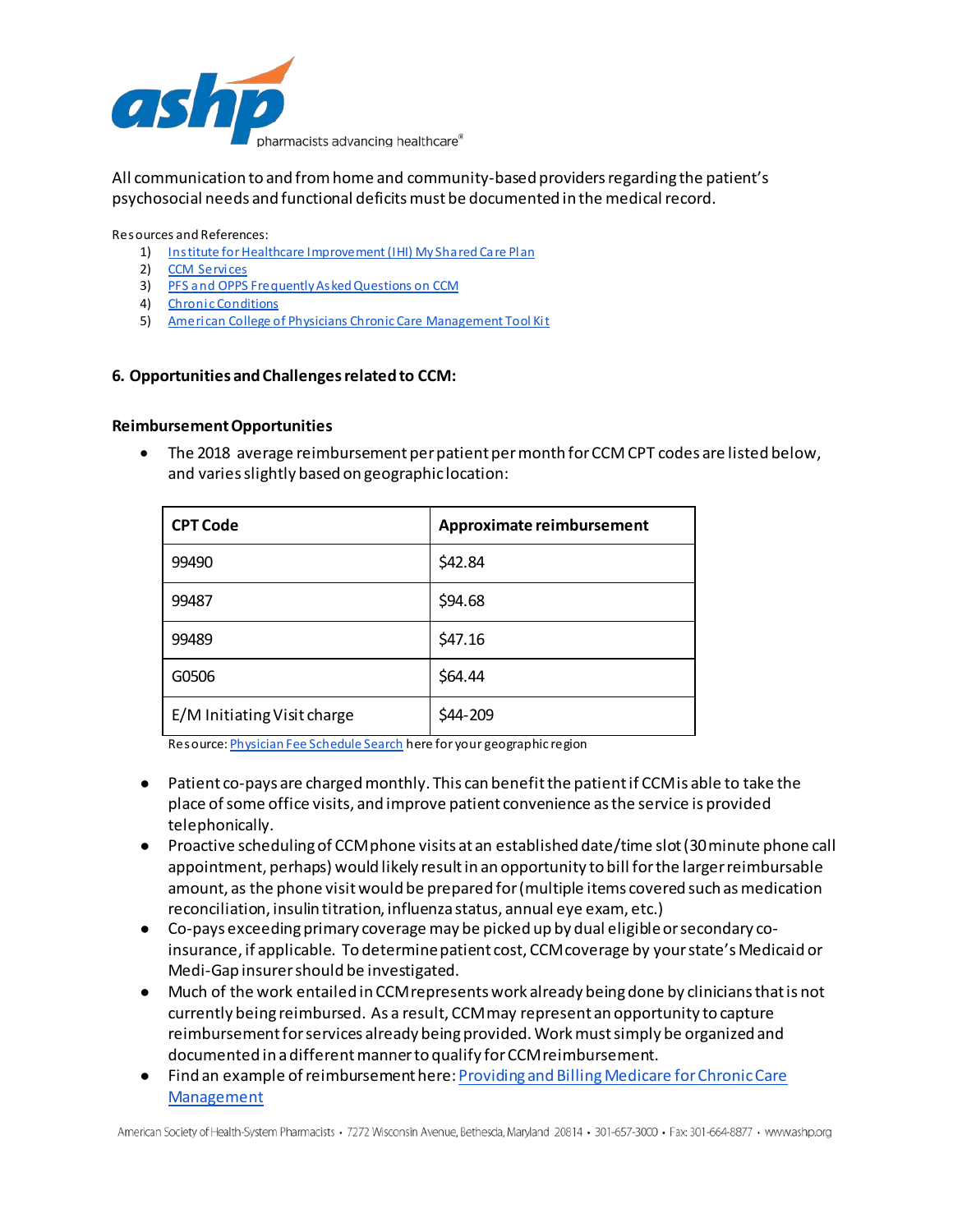

#### <span id="page-9-0"></span>**Potential Challenges**

- Patients mustopt-in for CCM services. CMS requires that the patient be informed by the provider of the availability of CCM services and obtain written consent to participate. This may require health care providers to actively recruit patients to the services which may generate resistance from staff if it results in disruptions in workflow.
- The utility and value of CCM may be difficult to communicate to patients as many of the services included in CCM are already currently being provided at no cost.
- Patients are required to pay a monthly co-pay if no secondary coverage exists.
- Ensuring all of the services and documentation requirements for CCM are met may be timeconsuming. Efforts will need to be made by a practice to automate and streamline the process in order to make documentation efficient(especially if multiple and different clinical staff members are providing services throughout the month).
- One may consider deploying medical assistants, pharmacy residents or techniciansto assist in the phone call effort for CCM billing. Pharmacy students may not assist in provision of these services as they are not considered clinical staff and would not meet the incident to requirement rules. Practices wishing to deploy CCM should refer to the CPT Coding Handbook and state scope of practice regulations for decision making around which personnel should or should not be including in CCM services.
- The organization must have the ability to conduct CCM services within 30-day payment period.
- There are some codes that cannot be billed in the same month as CCM (see #1 for more details)
- State scope of practice and collaborative practice agreement definitions will determine CCM service provision by pharmacists. Please consult state laws as applicable.

\*In some specific scenarios, CCM may be billed in the same month as TCM. See resource below for further information.

Resources and References:

- 1) [CY 2017 Physician Fee Schedule Final Rule.](https://www.gpo.gov/fdsys/pkg/FR-2016-11-15/pdf/2016-26668.pdf) Accessed February 23, 2018.
- 2) [PFS Care Management Page](https://www.cms.gov/Medicare/Medicare-Fee-for-Service-Payment/PhysicianFeeSched/Care-Management.html). Accessed February 23, 2018.
- 3) [CCM Services Fact Sheet](https://www.cms.gov/Medicare/Medicare-Fee-for-Service-Payment/PhysicianFeeSched/Care-Management.html). Accessed February 23, 2018.
- <span id="page-9-1"></span>4) [Changes to CCM Services for 2017 Fact Sheet](https://www.cms.gov/Outreach-and-Education/Medicare-Learning-Network-MLN/MLNProducts/Downloads/ChronicCareManagementServicesChanges2017.pdf). Accessed February 23, 2018.

## **7. CCM Service Examples by ASHP Pharmacists'**

ASHP pharmacists attending a fall 2017 CCM Continuing Education webinar polled that only 18% are currently utilizing the CCM billing codes.

Due to the low adoption of these codes, legislation has tasked the Federal Office of Rural Health Policy (FORHP) at Health Resources & Services Administration (HRSA) and the CMS Office of Minority Health (OMH) to provide an outreach and education campaign to inform healthcare providers and consumers of CCM service benefits. These Connected Car[e resources](http://go.cms.gov/ccm) are designed to encourage participation for racial and ethnic minority and rural populations.

Successful adoption of pharmacist CCM Billing examples: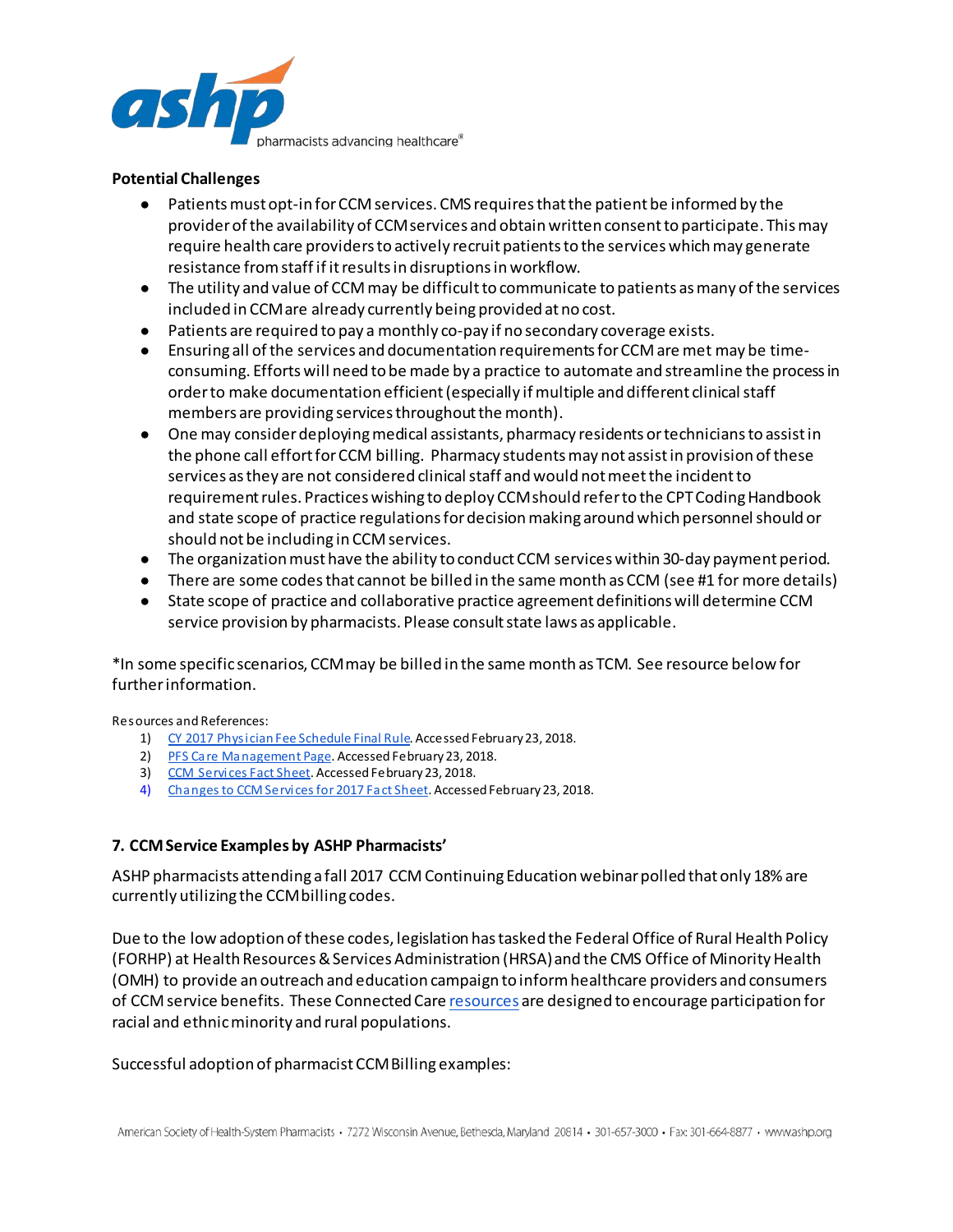

1. **Atrium HealthCare** (formerly Carolinas HealthCare System) utilizes CCM billing for Population Health management. Medicare patients with uncontrolled chronic conditions and frequent admissions/utilizations are candidates for CCM billing. The time spent on the telephone by the pharmacist and nurse care manager counts towards the monthly billing time calculation.

These 8 regional Care teams consist of an Amb-Care pharmacist (CPP in state of NC), nurse care navigator, and health advocate/social worker. The team utilizes the electronic health record to document a care plan, pharmacist notes, updated med lists, time for communication events and other pharmacist functions.

## **Atrium CCM Referral Process:**



In review of CCM billing at Atrium Health, 25% of CCM billing patients qualified for complex CCM billing (or higher charges). Physician champions have been identified and increased referrals for the billing service. The Care Team outcomes include a reduction in admissions and associated costs for patients with heart disease (25%), diabetes (45%), and COPD (45%).

**2. UNC Health Care** utilizes CCM Billing for population health management. A team service is utilized and those making the initial phone calls consist of registered nurses, licensed clinical social workers, registered dieticians, and care assistants. These disciplines are precepted and the calls reviewed by embedded APPs (Advanced Practice Providers). APPs include clinical pharmacists, physician assistants, and nurse practitioners. The enrolling provider then signs the notes and the CCM charges

American Society of Health-System Pharmacists · 7272 Wisconsin Avenue, Bethesda, Maryland 20814 · 301-657-3000 · Fax: 301-664-8877 · www.ashp.org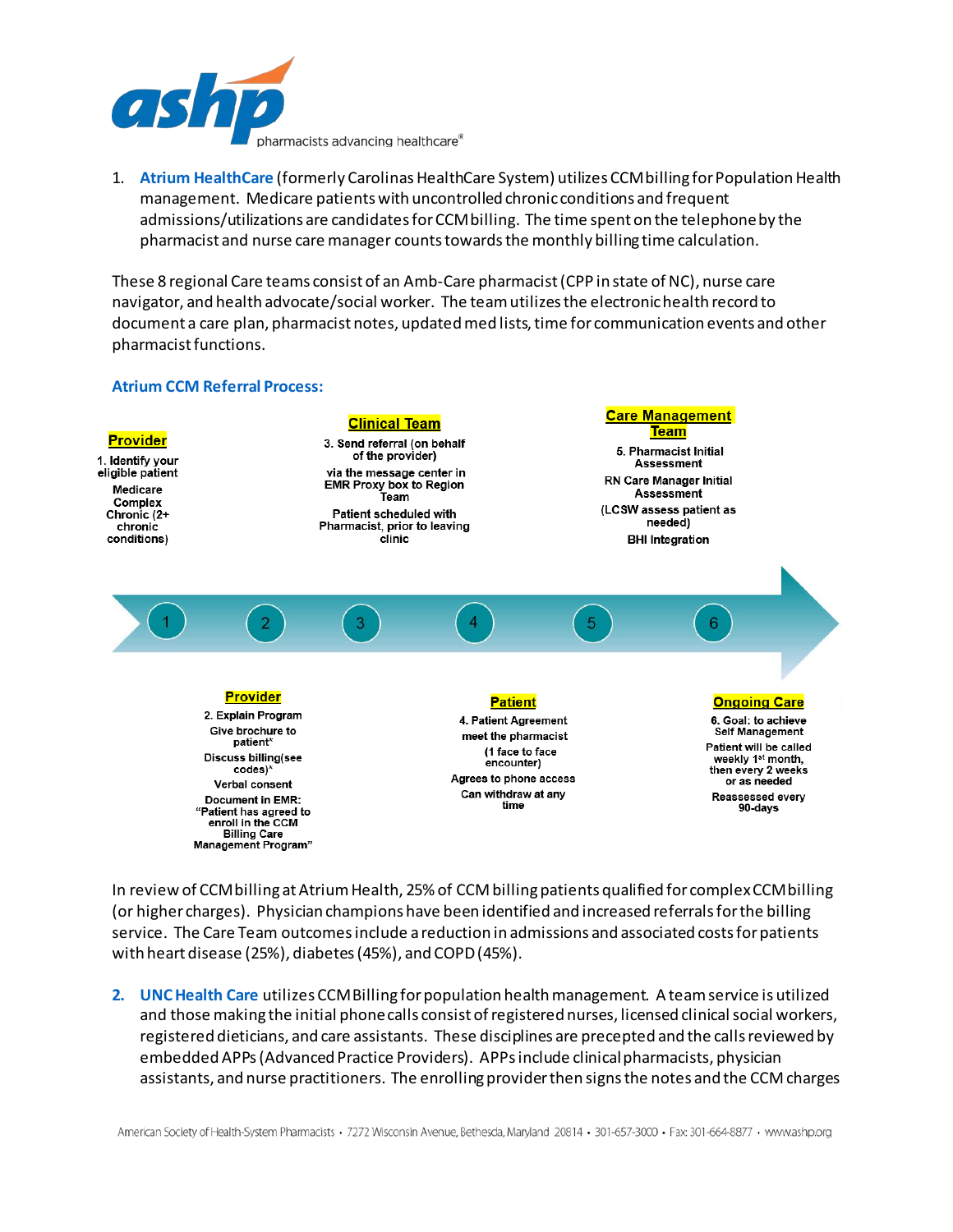

are put in the patient's enrolling provider's name at the end of the month. UNC tracks process measure outcomes such as call volume and total time spent, etc. Complex CCM Billing is utilized when the requirements are met.

# **Appendix: Definition of Complex Chronic Management CCM**

For Complex Chronic Care Management (CCM) an additional requirement above standard CCM is Medical Decision Making (MDM) of Moderate to High Complexity. The complexity of MDM is determined by three separate subcategories: Number of Diagnoses/Management Options; Amount and/or Complexity of Data Reviewed; and Level of Risk. The amount of work within each subcategory is added up to determine what level of MDM was made (a process called leveling).

The first subcategory, Number of Diagnoses/Management Options (Table 1), quantifies the number and severity of diagnoses being managed by the healthcare provider. More points are awarded for new diagnoses being worked-up or established diagnoses that have worsened. Each diagnosis is required to have a status qualifier such as worsening, stable, improved, acute, or chronic. As pharmacists are not formally trained in physical examination and diagnostic work-up it is likely prudent for status qualifiers to be restricted to acute or chronic. To determine the level of this subcategory the number of diagnoses being actively managed should be totaled by adding the points for each level (Table 1). Only those diagnoses being actively managed or having a direct influence on the disease state(s) being managed should be included. For example, if a patient with a history of atrial fibrillation, gastrointestinal (GI) bleeding, and hyperlipidemia (HLD) is being seen for follow-up for anticoagulation a history of GI bleeding may be an included diagnosis as it may influence treatment decisions related to the patient's anticoagulation therapy. However, HLD, if not directly addressed, should not be listed as a diagnosis for the encounter as it was not addressed or directly considered in the decision making of the patient's anticoagulation. For Moderate Complexity MDM at least 3 chronic stable diagnoses would need to be managed and for High Complexity at least 4 chronic stable diagnoses would be needed. If physicians are involved, which is required for Complex CCM, the physician may make the determination on the status of the disease state and if it is worsening a fewer number of disease states will be required.

The second subcategory, Amount and/or Complexity of Data Reviewed (Table 3), quantifies the amount and type of data reviewed and or gathered by a healthcare provider. It is important to note that regardless of the amount of data reviewed within a given category only 1 point is awarded (e.g., if a complete blood count [CBC], basic metabolic panel[BMP], and liver function test [LFT] are reviewed only 1 point is awarded). While categories exist for review of radiology tests, medicine tests (e.g. heart catheterization), and independent visualization of an image, tracing, or specimen, these are likely not applicable to most pharmacists. While some pharmacists have the skills and experience to accurately read and interpret many of these images or tests, as these skills are not part of our training or Scope of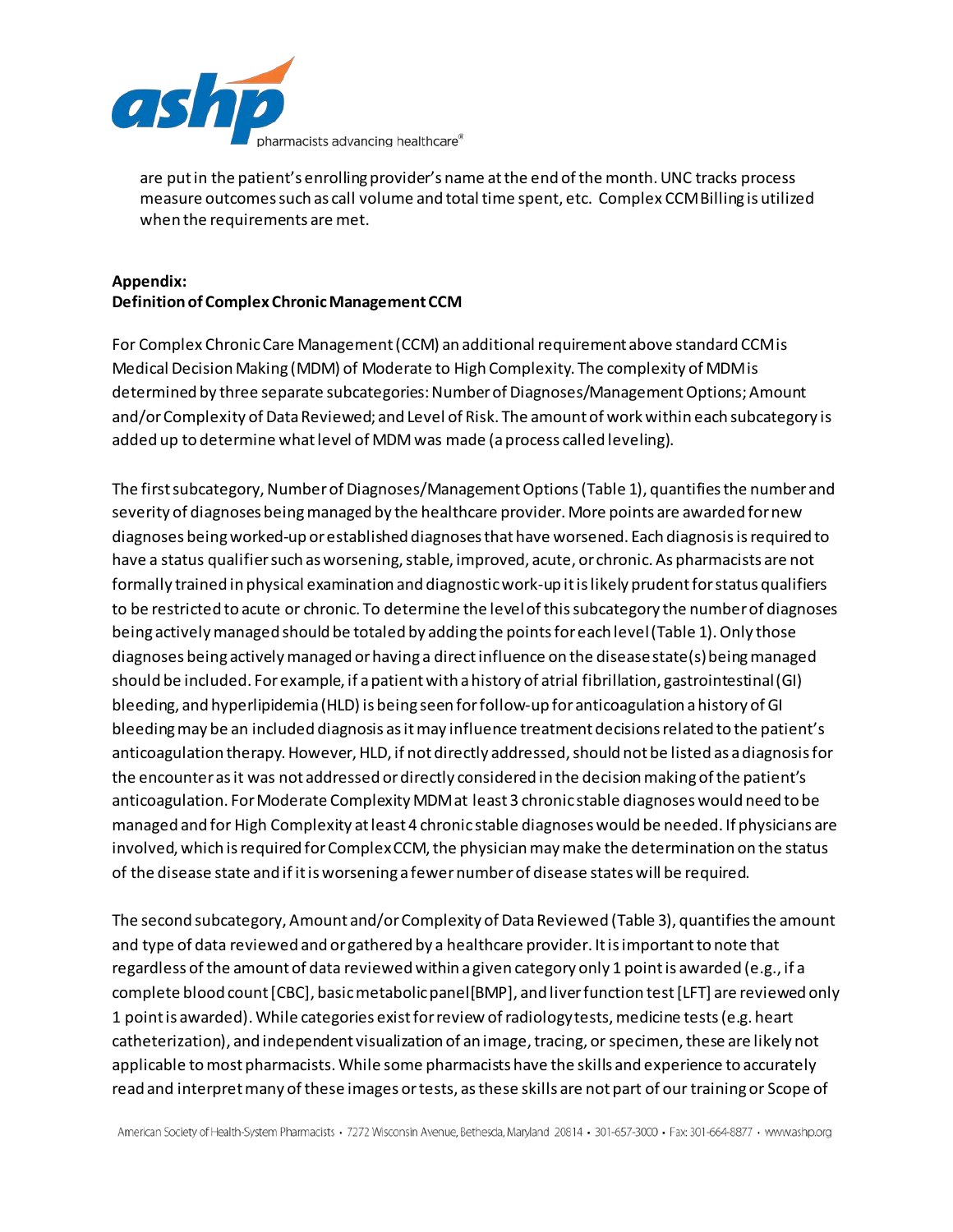

Practice our profession will likely have a difficult time substantiating a clear ability to perform these functions.

The last subcategory, Risk, has three different categories to make the determination on the level of Risk. The first category, Presenting Problem(s) (Table 4), awards higher levels of risk for problems with more serious consequences, worse disease status, or more problems being managed. The second category, Diagnostic Procedure(s) Ordered, quantifies risk by how much work-up, or the type of work-up, required to manage a given disease state. More work-up and more extensive work-up, such as surgery, indicates a higher level of risk. The last category is Management Options Selected; higher risk coincides with treatment options that are more invasive or carry higher risk. To determine the Level of Risk any of the 3 categories may be utilized and the highest risk from an individual category may be used to make the final determination. For example, if one stable chronic disease state is being managed (Presenting Problem, Low Risk), a BMP is ordered (Diagnostic Procedure Ordered, Minimal Risk), and a prescription drug is continued (Management Options, Moderate Risk) then the Level of Risk would be classified as Moderate as the highest risk comes from the prescription drug management within the Management Options category.

For pharmacists, with regards to Presenting Problems, we are most likely to utilize the number of problems to determine the level of risk for this category as we likely cannot make accurate assessments of the disease status (e.g. worsening) based on our training and State Scope of Practice (although in many circumstances it will be clear whether or not the disease is worsening or not); this will also be related to the overall subcategory of Number of Diagnoses/Management Options. Further, since pharmacists will be working with established patients for established problems, as outlined in a patient's Comprehensive Care Plan, the list of possible disease states will already be defined. For Diagnostic Procedure(s) Ordered pharmacists are certainly able to order laboratory tests in most settings (Minimal Risk) but it would be rare to order more extensive or invasive tests such as endoscopies or imaging studies. Lastly, for Management Options, pharmacists are likely to be involved with Prescription Drug Management. To meet this requirement the actual prescription of a drug is not required; having a patient continue prescription drug therapy or changing the dose of a current prescription drug satisfies this criteria.

To determine the overall level of MDM the totals of all three subcategories (Diagnoses, Data Amount/Complexity, and Risk) are added up and compared (Table 4). Only two of three subcategories are required in order to determine the level, but both of the subcategories used have to meet a given level of MDM to qualify. For example, if two stable chronic diseases are managed (Number of Diagnoses = 2 points), a BMP is reviewed (Amount of Data = 1 point), and a patient is advised to continue prescription drug therapy (Management Options Selected = Moderate Risk [3 points]) then the Level of MDM overall would be Low. To select a level of MDM two categories have to meet the selected Level; as the Amount of Data only totals one point this subcategory is not used. Although the level of Risk is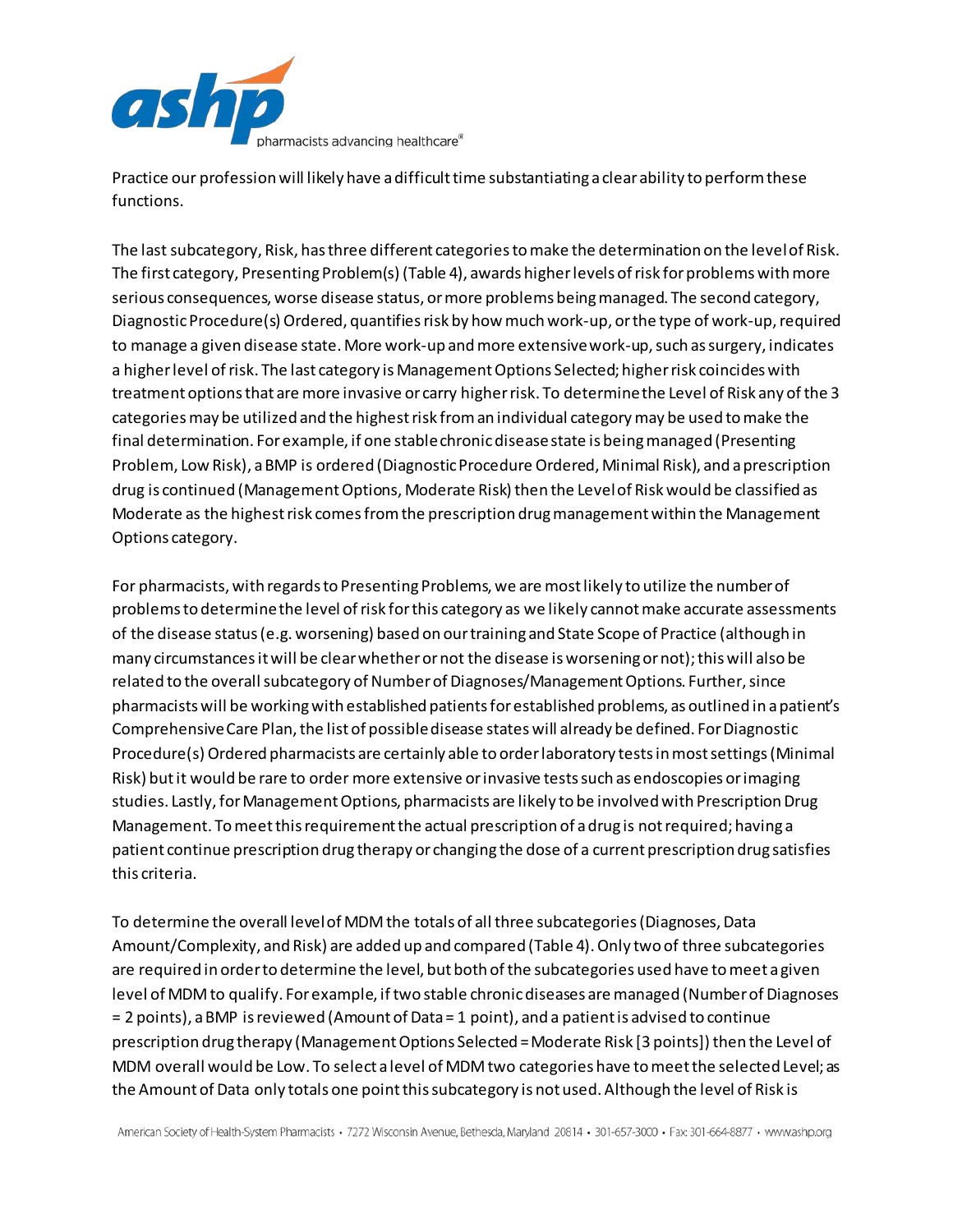

Moderate this is the only subcategory that meets that Level so it cannot be selected as the final Level (as two subcategories have to meet the Level of MDM selected). Both the Risk and the Number of Diagnoses meet the level of MDM of Low so it would be the final level of MDM that is selected.

| Table 1                                                                  |               |  |
|--------------------------------------------------------------------------|---------------|--|
| <b>Number of Diagnoses/Management Options</b>                            | <b>Points</b> |  |
| Self-limited or minor (stable, improved, or worsening) (Max 2<br>points) | 1             |  |
| Established problem, stable or improved                                  | 2             |  |
| Established problem, worsening                                           | 3             |  |
| New problem, no additional work-up (Max 3 points)                        | 3             |  |
| New problem, additional work-up                                          | 4             |  |
| Total                                                                    |               |  |

| Table 2                                                                                                                                           |               |
|---------------------------------------------------------------------------------------------------------------------------------------------------|---------------|
| Amount and/or Complexity of Data Reviewed                                                                                                         | <b>Points</b> |
| Lab(s) ordered and/or reviewed (regardless of #)                                                                                                  | 1             |
| Radiology test(s) ordered and/or reviewed (regardless of #)                                                                                       | 1             |
| Medicine section test(s) ordered and/or reviewed                                                                                                  | 1             |
| Discussion of test results with performing physician                                                                                              | 1             |
| Decision to obtain old record and/or obtain history from<br>someone other than patient                                                            | 1             |
| Review and summary of old records and/or obtaining history<br>from someone other than patient and/or discussion with other<br>healthcare provider | 2             |
| Independent visualization of an image, tracing, or specimen                                                                                       | 2             |
| Total                                                                                                                                             |               |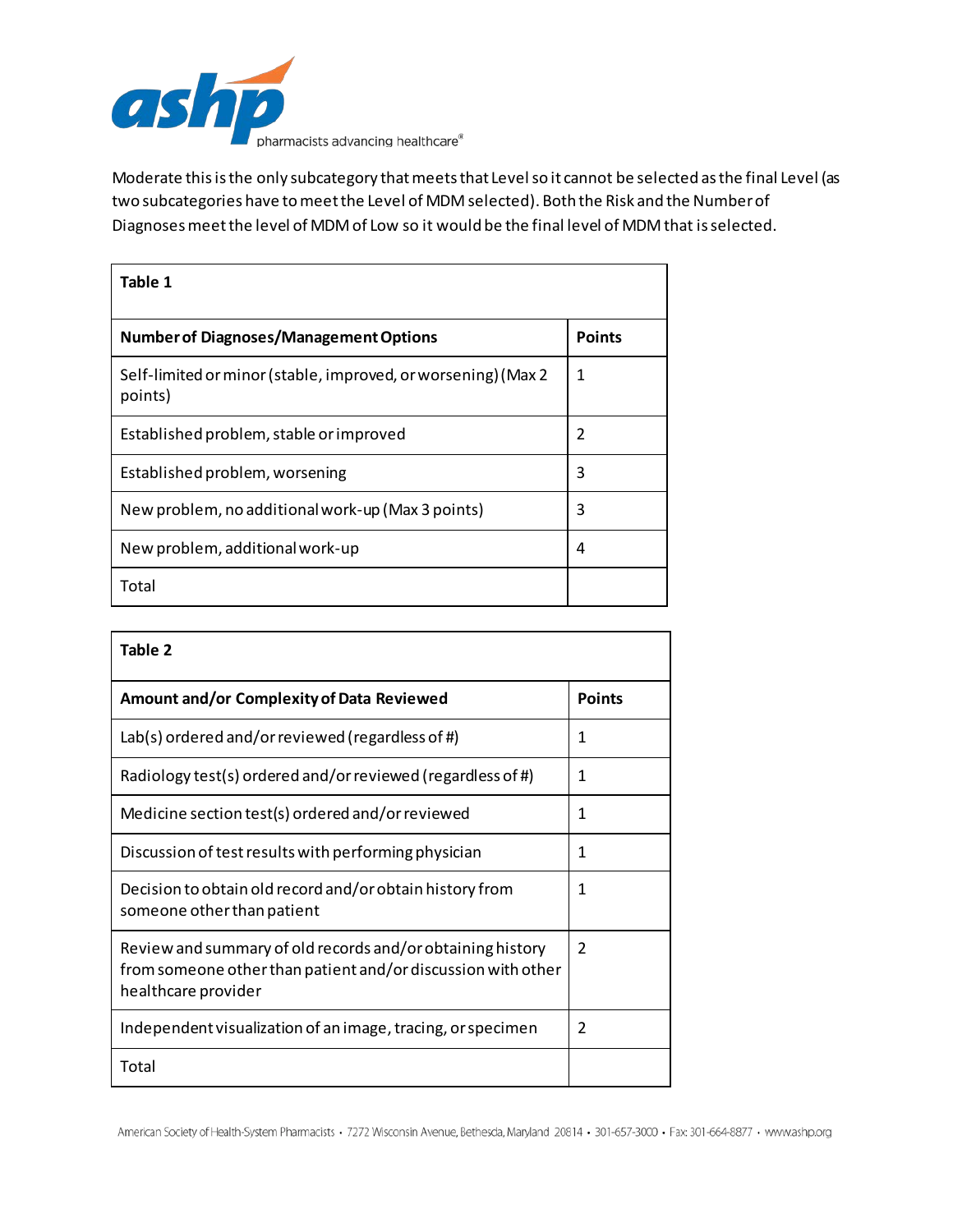

| Table 3              |                                                                                                                                                                                                                                                                                                             |                                                                                                                                          |                                                                                                                                                                                                                          |  |
|----------------------|-------------------------------------------------------------------------------------------------------------------------------------------------------------------------------------------------------------------------------------------------------------------------------------------------------------|------------------------------------------------------------------------------------------------------------------------------------------|--------------------------------------------------------------------------------------------------------------------------------------------------------------------------------------------------------------------------|--|
| <b>Level of Risk</b> | <b>Presenting Problem(s)</b>                                                                                                                                                                                                                                                                                | Diagnostic Procedure(s)<br><b>Ordered</b>                                                                                                | <b>Management Options</b>                                                                                                                                                                                                |  |
| Minimal              | -One self-limited or<br>minor problem (ex: cold,<br>tinea corporis)                                                                                                                                                                                                                                         | -Lab tests requiring<br>venipuncture<br>-Chest x-rays<br>-EKG/EEG<br>-Urinalysis                                                         | -Rest<br>-Superficial dressings                                                                                                                                                                                          |  |
| Low                  | -Two or more self-limited<br>minor problems<br>-One stable chronic<br>illness                                                                                                                                                                                                                               | -Physiologic tests not under<br>stress (ex: PFTs)<br>-Clinical laboratory tests<br>requiring arterial puncture<br>-Skin biopsy           | -OTC drugs<br>-Minor surgery with no<br>risk factors<br>$-PT$<br>$-OT$<br>-IV fluids without<br>additives                                                                                                                |  |
| Moderate             | -One or more chronic<br>illnesses with mild<br>exacerbation,<br>progression, or side<br>effects of treatment<br>-Two or more stable<br>chronicillnesses                                                                                                                                                     | -Physiologic tests under<br>stress<br>-Diagnostic endoscopies<br>with no risk factors                                                    | -Minor surgery with<br>risk factors<br>-Prescription drug<br>management<br>-IV fluids with additives                                                                                                                     |  |
| High                 | -One or more chronic<br>illnesses with severe<br>exacerbation,<br>progression, or side<br>effects of treatment<br>-Acute or chronic<br>illnesses or injuries that<br>post a threat to life or<br>bodily function<br>-Abrupt change in<br>neurologic status (ex:<br>TIA, seizure, weakness,<br>sensory loss) | -CV imaging with contrast<br>with risk factors<br>-Cardiac<br>electrophysiological tests<br>-Diagnostic endoscopies<br>with risk factors | -Emergency major<br>surgery<br>-Parenteral controlled<br>substances<br>-Drug therapy requiring<br>intensive monitoring<br>for toxicity<br>-Decision to not<br>resuscitate or to de-<br>escalate care due to<br>prognosis |  |

 $\mathbf{I}$